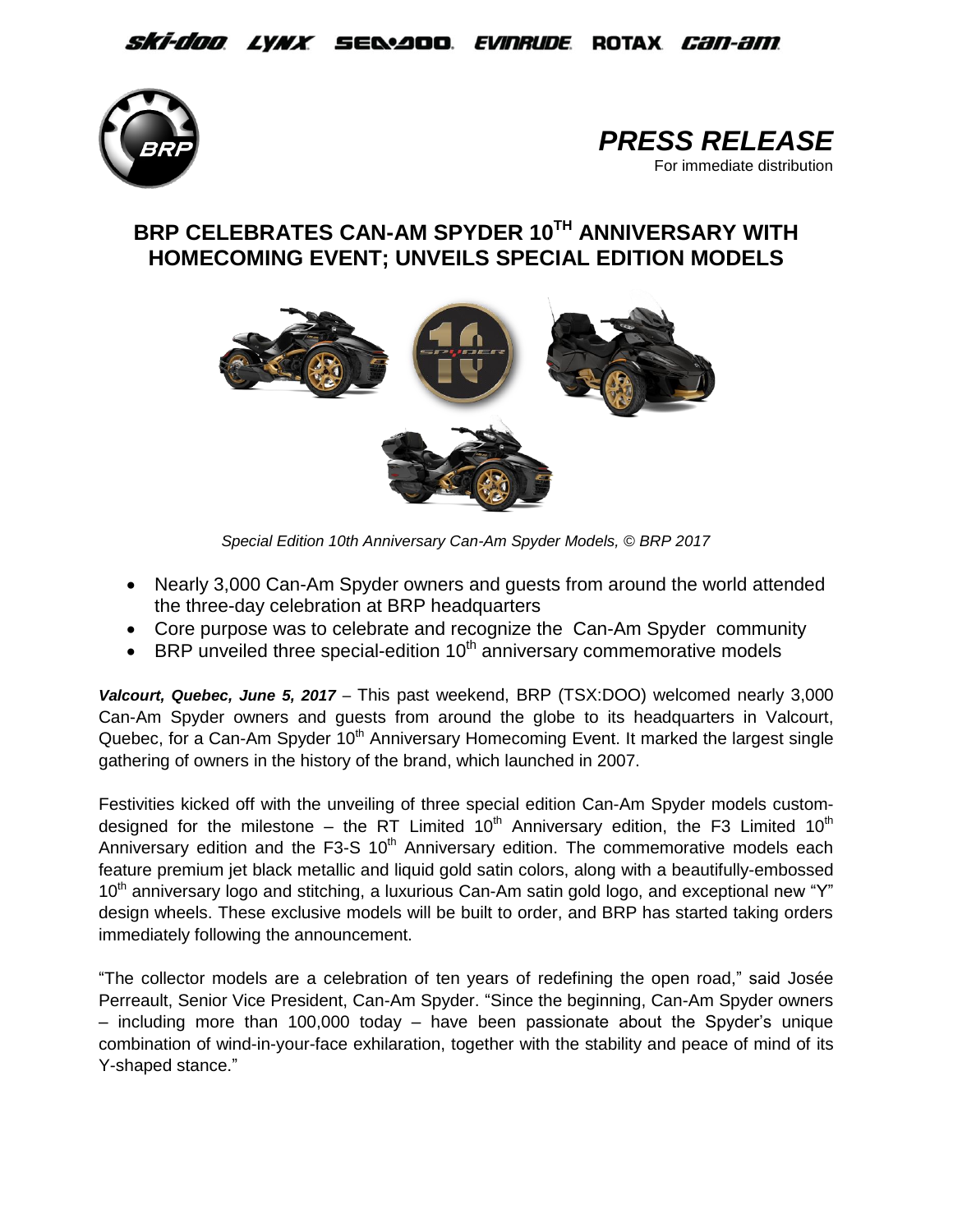Following the product unveiling, event attendees enjoyed VIP access to BRP's award-winning Design & Innovation Center, its R&D facilities, the Can-Am Spyder factory and the worldrenowned J. Armand Bombardier Museum. All of the weekend's activities were socially-driven, including guided rides, celebrations and opportunities to meet like-minded friends.

"Celebrating this milestone with so many Can-Am Spyder owners was incredible," said Josée Perreault, Senior Vice President, Can-Am Spyder. "For the past ten years, we've focused on empowering the masses to ride and explore the open road together. We welcomed people who were new to riding, experienced motorcyclists who've transitioned to the Spyder, women who've moved from being a passenger to the driver and much more. It was a true representation of all those who are passionate about the Can-Am Spyder."

Thousands of people become Can-Am Spyder owners each year and make lifelong friends by either joining a Spyder owners' club or simply riding and interacting with people on the road. Some of the many owners' clubs around the world rode together to the Homecoming event, including cross-country rides across the U.S. and Canada.

Today, there is a Can-Am Spyder model for every lifestyle and definition of adventure. Since the first Spyder model, BRP has expanded its Can-Am lineup to cater to numerous riding preferences and needs. Find out more at [www.canamspyder.com.](http://www.canamspyder.com/)

## **About BRP**

BRP (TSX:DOO) is a global leader in the design, development, manufacturing, distribution and marketing of powersports vehicles and propulsion systems. Its portfolio includes Ski-Doo and Lynx snowmobiles, Sea-Doo watercraft, Can-Am off-road and Spyder vehicles, Evinrude and Rotax marine propulsion systems as well as Rotax engines for karts, motorcycles and recreational aircraft. BRP supports its line of products with a dedicated parts, accessories and clothing business. With annual sales of CA\$4.2 billion from over 100 countries, the Company employs approximately 8,700 people worldwide.

[www.brp.com](http://www.brp.com/) [@BRPNews](https://twitter.com/BRPnews)

Ski-Doo, Lynx, Sea-Doo, Evinrude, Rotax, Can-Am, Spyder and the BRP logo are trademarks of Bombardier Recreational Products Inc. or its affiliates. All other trademarks are the property of their respective owners.

-30-

**For information:**

**Brian Manning** Can-Am Spyder Public Relations Tel: 913.424.9709 [Brian.Manning@brp.com](mailto:Brian.Manning@brp.com)